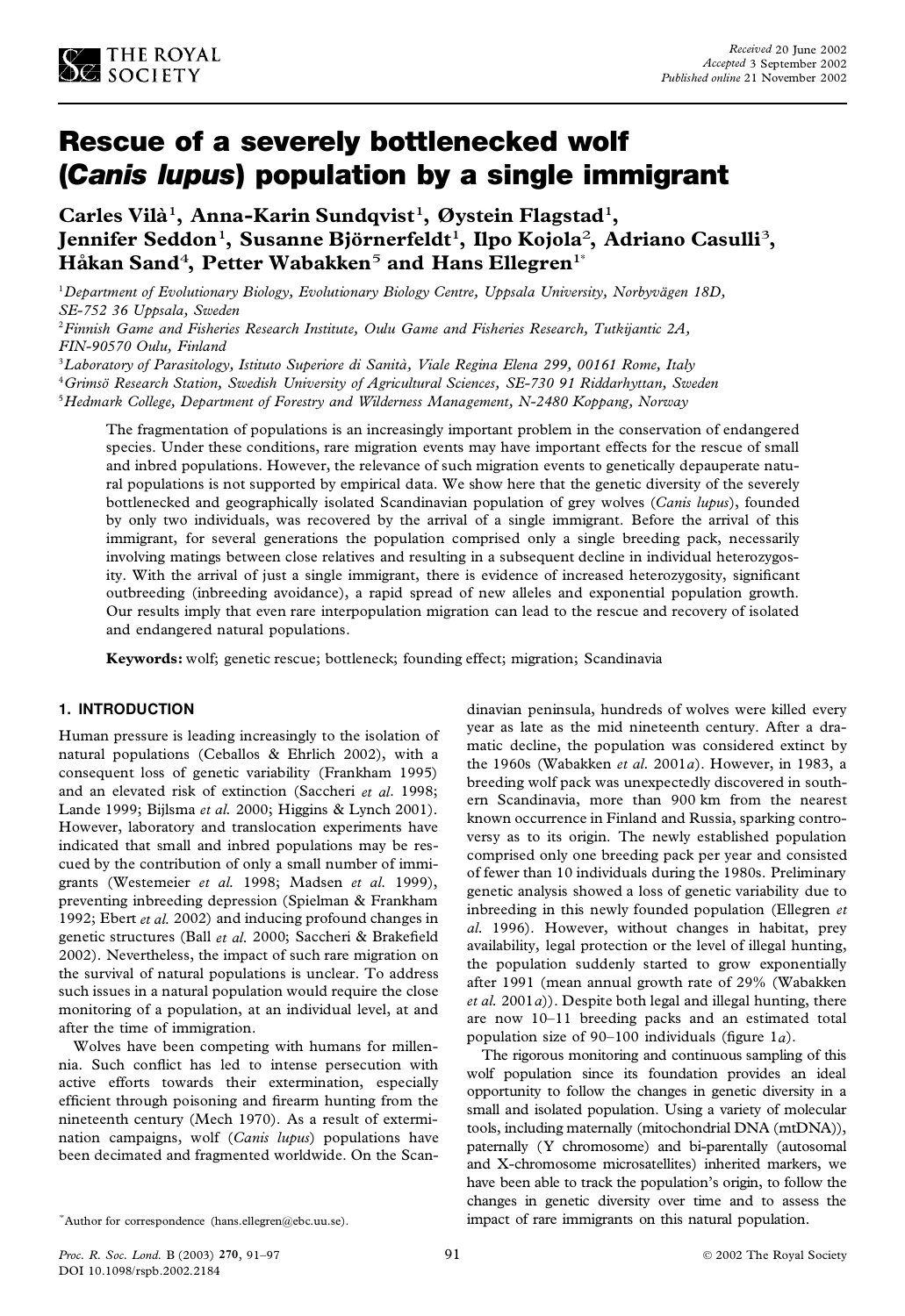

Figure 1. (*a*) Estimated total number of individuals (line, left-hand scale) and packs where breeding was confirmed or likely to have occurred (columns, right-hand scale) in the Scandinavian wolf population since the first recorded breeding in 1983 (based on Wabakken *et al.* 2001*a*). (*b*) Individual microsatellite heterozygosity (at 19 autosomal microsatellite loci) in Scandinavian wolves by year of birth. Each of the circles represents one individual. The leftmost grey circle, with an estimated date of birth of 1978, represents the founding female. Samples with birth dates prior to 1991, when the population included only one pack, are shown in grey. Black circles indicate wolves born between 1991 and 1995 that carry a number of new alleles and express the increase in heterozygosity resulting from the reproduction of one immigrant.

# **2. MATERIAL AND METHODS**

## (**a**) *Samples*

We analysed tissue or blood samples from 94 Scandinavian wolves collected between 1984 and 2001, 93 wolves from Finland and northwest Russia (Tvier and Smoliensk regions) that are referred to as the eastern population and 66 pure and mixedbreed dogs. One Scandinavian wolf, sampled in 1984 in south ern Norway, had a genetic composition indicating that it was a migrant from the eastern wolf population and that it did not contribute to the extant Scandinavian wolf population (e.g. it has mtDNA and Y-chromosome haplotypes that differ from any other animal in the Scandinavian population). This individual was excluded from all subsequent analyses. We also analysed the historical Scandinavian wolf population, represented by teeth samples of 30 museum specimens obtained between 1829 and 1965, i.e. pre-dating the extinction of the 1960s (Flagstad

*et al*. 2003). Information on the demographic changes in the Scandinavian population has been published (Wabakken *et al.*  $2001a$ ) and is available in the yearly status reports of the Swedish Nature Conservation Agency (2002; see also Aronson *et al*. 1999, 2000, 2001) and Norwegian Nature Conservation Agency (2002; see also Aronson *et al.* 2002, Wabakken *et al*. 1999, 2001*b*, 2002).

#### (**b**) *Genetic methods*

Genomic DNA was extracted using conventional protocols (Sambrook *et al.* 1989). DNA from historical specimens was extracted using the Isoquick DNA extraction kit (Orca Research Inc., Bothell, WA, USA) and analysed in a separate laboratory dedicated to low-copy DNA research to minimize the risks of contamination. The authenticity of the results was verified by replicates carried out by different researchers (Hofreiter *et al.*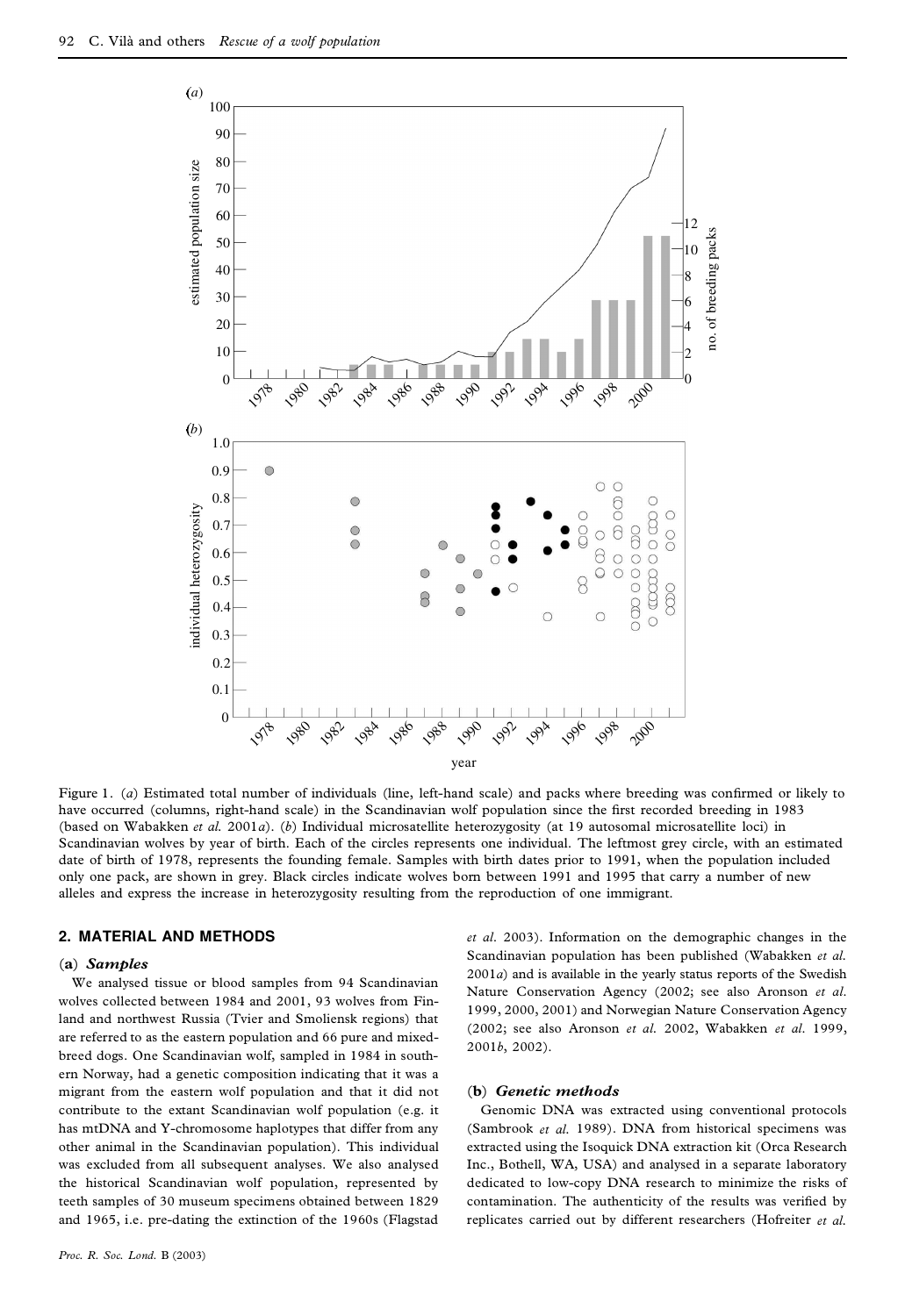2001). Partial mitochondrial control region sequences were obtained for the wolf samples as described in Vilà et al. (1999). Four Y-chromosome-linked microsatellites (Sundqvist *et al.* 2001) were typed and combined into haplotypes. Five Xchromosome-linked microsatellites (*REN296K08*, *FH2548*, *FH2584*, *FH2985* and *FH3027*; obtained from the Fred Hutchinson Cancer Research Center (FHCRC) Dog Genome Project [\(http://www.fhcrc.org/science/dog](http://www.fhcrc.org/science/dog_genome/dog.html)\_genome/dog.html)) and 19 autosomal microsatellite markers (*c2001*, *c2006*, *c2010*, *c2017*, *c2054*, *c2079*, *c2088* and *c2096* (Francisco *et al.* 1996), *vWF* (Shibuya *et al.* 1994), *u109*, *u173*, *u225*, *u250* and *u253* (Ostrander *et al.* 1993) and *PEZ01*, *PEZ03*, *PEZ05*, *PEZ06* and *PEZ12* and *PEZ20* (Perkin–Elmer, Zoogen; see the FHCRC Dog Genome Project)) were used to genotype the modern wolf samples. A subset of 12 autosomal microsatellite markers (*c2001*, *c2054*, *c2088*, *c2096*, *vWF*, *u109*, *u173*, *u225*, *u253*, *PEZ01*, *PEZ03* and *PEZ05*), chosen because of their reliable amplification even in samples of low quality, was successfully typed in the historical samples. In dogs (*Canis familiaris*), 15 autosomal microsatellites were typed (*c2001*, *c2010*, *c2017*, *c2054*, *c2079*, *c2088*, *c2096*, *vWF*, *u250*, *u253*, *PEZ01*, *PEZ03*, *PEZ05*, *PEZ06* and *PEZ12*). The X-linked and autosomal microsatellites were amplified by polymerase chain reaction (PCR) in  $10 \mu l$  reactions containing  $20 \text{ ng of DNA template}$ , 2.0 mM  $MgCl<sub>2</sub>$  0.2 mM dNTPs, 3.2 pmol of each primer and 0.5 units of DNA polymerase (Amplitaq Gold (Applied Biosystems, Foster City, CA, USA) for recent samples and HotStar DNA Polymerase (QIAGEN, GmbH, Hilden, Germany) for historical samples). The PCR profile was identical across all markers and included an initial denaturation step of 95 °C for 10 min (15 min for HotStar amplifications), 11 touch-down cycles with 94 °C for 30 s, 58 °C for 30 s decreasing by 0.5 °C in each cycle and 72 °C for 1 min, 28 cycles of 94 °C for 30 s, 52 °C for 30 s and 72 °C for 1 min and a final extension of 72 °C for 10 min. All microsatellite amplifications and sequencing reactions were run on an ABI377 (Applied Biosystems) sequencing instrument.

# (**c**) *Data analysis*

Factorial correspondence analysis (Benzécri 1973), which displays the genetic similarity among samples in a two-dimensional graphical space, and an assessment of the genetic variability in each population were undertaken using the software GENETIX v. 4.02 (Belkhir *et al.* 2001). The degree of differentiation between populations was measured by the statistic  $\theta$ , an estimator of  $F_{ST}$  (Weir & Cockerham 1984), and by Nei's distance (1978), and its significance was assessed against 1000 permutations in GENETIX. Individual pairwise relationships were assessed in Kinship v. 1.0 (Goodnight & Queller 1999) by determining the likelihood ratio of a pair of autosomal microsatellite genotypes for a specified primary and null relationship and attributing significance by simulation.

Although the first breeding female was sampled, the genotype of the first breeding male was inferred indirectly. His reconstructed genotype was based on the genotypes of three wolves available from the first litter (born in 1983), which were confirmed to be full siblings by both KINSHIP analysis and an examination of the compatibility of all loci, and that of their presumed mother. The genotype of the unsampled father was reconstructed manually for each locus by deducing the inheritance of alleles from each parent to the offspring. Similarly, the genotype of a presumed immigrant, breeding for the first time in 1991, was inferred by attributing to it the alleles present in its offspring

but not previously seen in the Scandinavian population, together with alleles at homozygous loci in the offspring. At some loci in both reconstructed genotypes, we could infer only one of the two alleles. In such cases, we assumed that the individual was homozygous at these loci to facilitate the estimation of its probable origin. The origin of the founders (including the reconstructed genotypes) was determined with a Bayesian approach as implemented in the program STRUCTURE (Pritchard et al. 2000). Individual polymorphism was estimated as the proportion of heterozygous autosomal microsatellite loci (Ellegren *etal.* 1996). The age of most sampled wolves from the extant Scandinavian population has been estimated (Wabakken *et al.* 2001*a*) but if unknown, we assumed the collection year minus one for the analysis of the changes in heterozygosity through time.

#### **3. RESULTS AND DISCUSSION**

#### (**a**) *Founding of the Scandinavian wolf population*

Samples for DNA analysis are available for a significant part of the Scandinavian wolf population from 1984 to 2001  $(n=93)$ , i.e. from one year following the reestablishment of the population until the present. Eleven animals with an estimated year of birth between 1983 and 1990 show no more than four alleles at any of 19 autosomal microsatellite loci and no more than three alleles at any of five X-linked microsatellite loci. Among these animals, there is a maximum of two alleles per locus that are not carried by the first breeding female, which died in 1985 and is sampled. The markers used for genotyping are highly variable in outbred wolf populations (table 2) and so these results indicate that there were only two founders. The reconstructed paternal genotype can, together with the genotype of the first breeding female, explain the presence of all alleles seen in the population among animals born prior to 1991. Finally, all animals born before 1991 carry the same mtDNA haplotype and the six males sampled from this time-period are fixed for the same Ychromosome haplotype, as revealed by four highly variable Y-chromosome-linked microsatellites (Sundqvist *et al.* 2001). From this, we conclude that only two individuals, one male and one female, founded the population.

The origin of the founders was traced using a Bayesian approach (Pritchard *et al.* 2000) to estimate the probability of their genotypes corresponding to individuals originating from (i) the historical Scandinavian wolf population; (ii) the neighbouring eastern wolf population; or (iii) dogs.

For this analysis, no information about the origin of the samples was specified in the program STRUCTURE, and the individual genotypes (using the nine autosomal microsatellite loci typed in the three datasets) were divided into three groups, each one of them as close as possible to Hardy–Weinberg and linkage equilibrium. The resulting groups corresponded very closely to the three populations. The founding female has a probability of 0.95 of originating from the eastern wolf population, but less than 0.01 of originating from the historical population. This female also possesses six alleles found in the eastern wolf population but not seen in the historical Scandinavian wolf population. Similarly, the inferred founding male has a high probability (0.98) of being an immigrant from the neighbouring eastern population. The probabilities of a dog ancestry are lower than 0.05 for both founders, and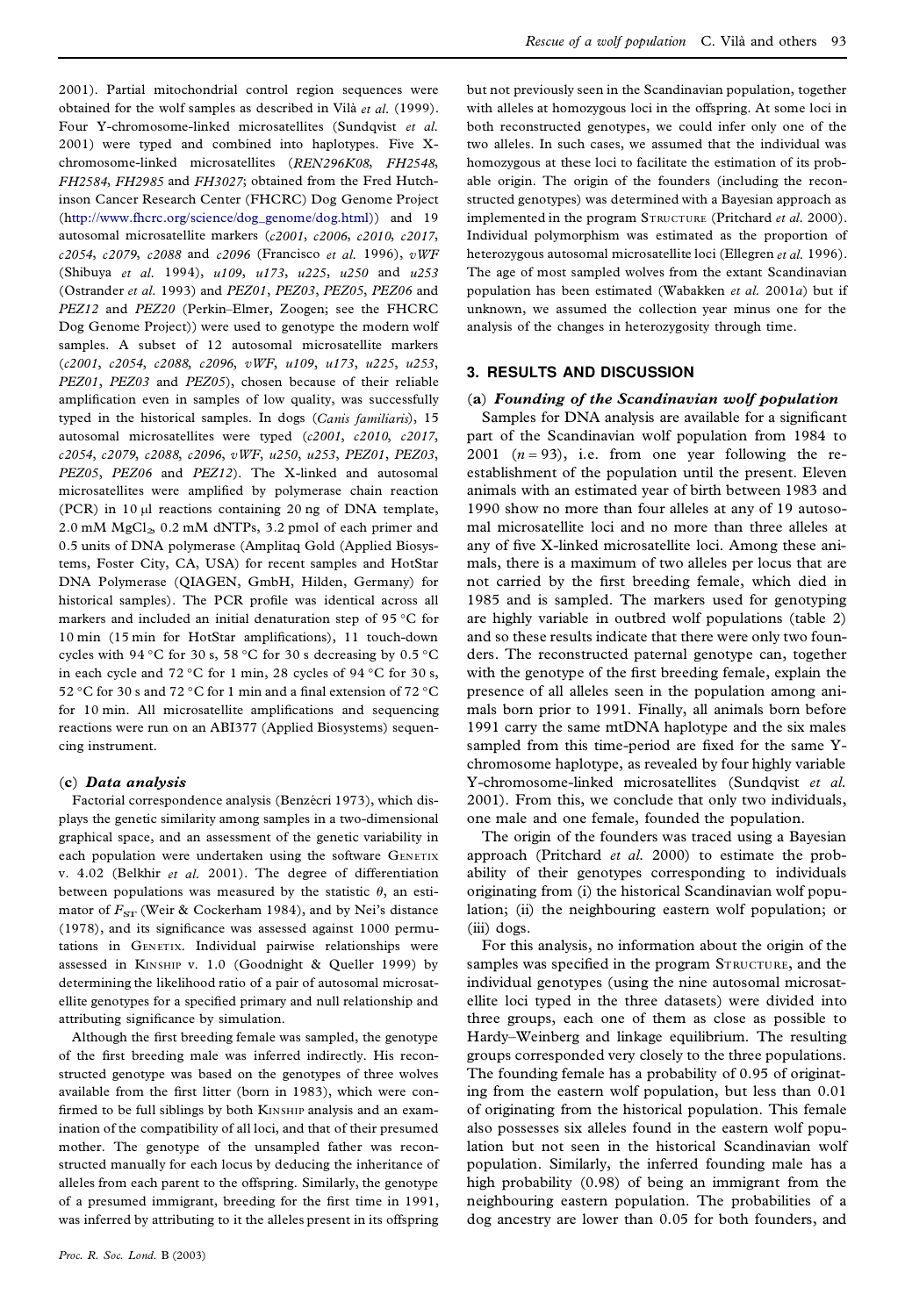Table 1. Differentiation between populations at autosomal microsatellite loci. ( $F<sub>ST</sub>$  estimated by  $\theta$  (Weir & Cockerham 1984), above the diagonal, and the distance of Nei (1978), below the diagonal. The number of microsatellites considered varies between the comparisons (see § 2).)

|             |             | wolves    |            |           |  |  |
|-------------|-------------|-----------|------------|-----------|--|--|
|             | Scandinavia | eastern   | historical | dogs      |  |  |
| Scandinavia |             | $0.136**$ | $0.265***$ | $0.213**$ |  |  |
| eastern     | $0.310**$   |           | $0.089**$  | $0.103**$ |  |  |
| historical  | $0.791**$   | $0.333**$ |            | $0.184**$ |  |  |
| dogs        | $0.603**$   | $0.399**$ | $0.704***$ | __        |  |  |

\*\* Significantly different from 0 at  $p < 0.01$ .



Figure 2. Factorial correspondence analysis of wolves based on the 12 microsatellite loci described in table 2. The contemporary Scandinavian wolf population (black squares) shows the lowest genetic variability and appears to be differentiated from both the historical Scandinavian (1829– 1965; white squares) and neighbouring eastern (grey squares) wolf populations. The axes explain 11% of the total variance.

the probability of being  $F_1$  hybrids is similarly reduced (data not shown). As genetic variability is partitioned within populations and, even more dramatically, among dog breeds, it is difficult to fully characterize the diversity of the possible source populations for the migrants and this must be considered in the interpretation of the analysis. However, these results answer a long-term debate on the origin of the population, countering earlier suggestions of a small group of wolves surviving undetected in Scandinavian forests, unauthorized releases from captive colonies in Scandinavian zoos (Ellegren *et al.* 1996) and hybridization between dogs and wolves.

# (**b**) *Loss of genetic diversity*

Even though eastern immigrants founded the population, a factorial correspondence analysis (figure 2) indicates that contemporary Scandinavian wolves are highly differentiated both from the neighbouring eastern population and from historical Scandinavian wolves. All wolf populations are significantly differentiated, as well as wolves and dogs (table 1; permutation test of  $\theta$  using 1000 re-samplings,  $p < 0.01$  in all comparisons (Belkhir *et al.* 2001)). Moreover, the genetic variability is significantly lower in the contemporary Scandinavian wolf population than in the eastern or historical wolves (table 2; Wilcoxon's signed rank test for the expected heterozygosity and number of alleles,  $p < 0.05$  in both cases). Low

genetic diversity and strong differentiation are consistent with a very small number of individuals founding the Scandinavian population and stress the influence of genetic drift (Barton & Charlesworth 1984; Merilä et al. 1996; Tarr *et al.* 1998). The founding effect may have formed, in just 15 years, a population that is highly differentiated from the source population.

The founding female was killed in 1985. As the genotypes of some offspring born in 1985–1990 are incompatible with them being fathered by the inferred founding male, and with no evidence of new alleles arriving during this time period, this necessarily implies mating between siblings. Consistent with close inbreeding, a sharp decline in individual heterozygosity (figure  $1b$ ) is observed during the 1980s. The expected loss of heterozygosity per generation corresponds to  $(1 - 1/(2N_e))$ , where  $N_e$  is the effective population size (Hartl & Clark 1997). Thus, in a population with just two reproducing individuals, we should expect a 25% loss in heterozygosity per generation, although the strict application of such a formula may not be appropriate in extremely small populations. Our observations roughly correspond to this expectation, as the average heterozygosity decreases from 0.70 in the individuals born in 1983 to 0.49 in the individuals born between 1985 (after the replacement of both parents) and 1990 (a decrease in heterozygosity of 30%; figure 1b). Moreover, relatedness values between pairs of individuals from this time (inferred from microsatellite genotypes) are similar to those observed after sibling mating in the captive Scandinavian zoo population (Ellegren 1999), for which multiple deleterious effects associated with inbreeding depression have been described (Laikre & Ryman 1991; Laikre *et al.* 1993).

## (**c**) *Migration from neighbouring populations*

By contrast to the homogenous allele composition of wolves from the 1980s, ten new alleles over 19 loci suddenly appeared in a group of six wolves that were born in 1991 and 1992 and identified as siblings by KINSHIP analysis (figure 1*b*). These siblings, all males, also carry a new Y-chromosome haplotype, showing that a male new to the population fathered them. Reconstruction of the genotype of this new male and its comparison with eastern wolves and dogs at 15 autosomal microsatellite loci assigns it with a probability of 0.99 to the eastern wolf population, con firming a new immigrant.

The arrival of the male immigrant led to an increase in individual heterozygosity (figure  $1b$ ), from a mean of  $0.49$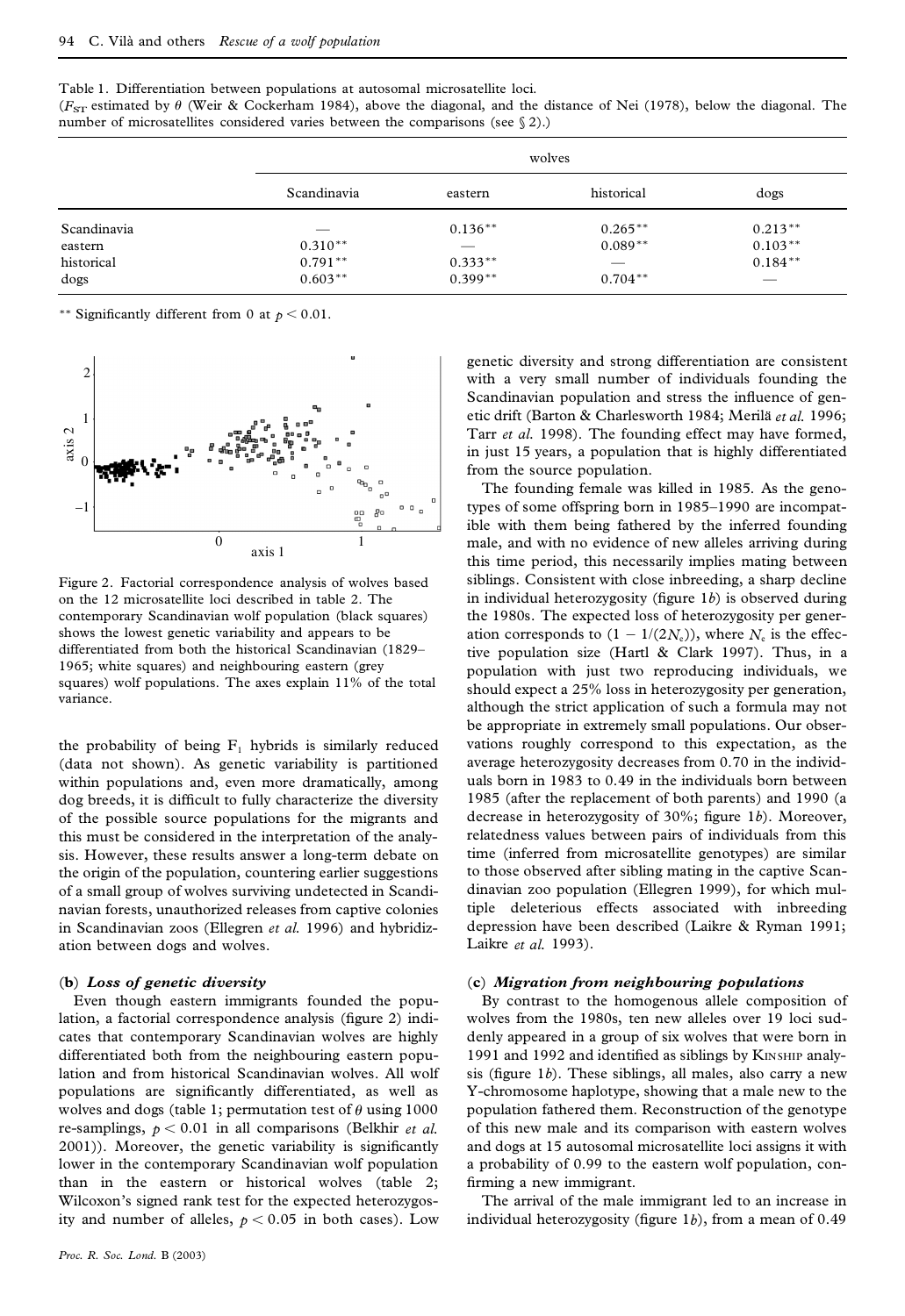| Table 2. Variability at autosomal microsatellite loci for the Scandinavian, the eastern and the historical Scandinavian wolf popu- |  |  |  |  |  |
|------------------------------------------------------------------------------------------------------------------------------------|--|--|--|--|--|
| lations, and for dogs.                                                                                                             |  |  |  |  |  |

| (Variability at the 12 loci shared among the wolf populations, a limitation imposed by the analysis of historical specimens, is |  |
|---------------------------------------------------------------------------------------------------------------------------------|--|
| shown in italics. $H_{\text{E}$ unbiased expected heterozygosity. $H_{\text{O}}$ observed heterozygosity.)                      |  |

| population  | N  | loci | $H_F$ (s.d.) | $H_{\Omega}$ (s.d.) | average no. alleles (s.d.) |
|-------------|----|------|--------------|---------------------|----------------------------|
| Scandinavia | 93 | 19   | 0.55(0.03)   | 0.59(0.01)          | 3.74(1.24)                 |
|             |    | 12   | 0.54(0.04)   | 0.59(0.01)          | 3.83(1.34)                 |
| eastern     | 93 | 19   | 0.77(0.02)   | 0.69(0.01)          | 8.00(3.56)                 |
|             |    | 12   | 0.77(0.02)   | 0.71(0.01)          | 8.00(3.36)                 |
| historical  | 30 | 12   | 0.71(0.02)   | 0.58(0.03)          | 5.75(1.71)                 |
| dogs        | 66 | 15   | 0.70(0.04)   | 0.58(0.02)          | 8.13 (3.20)                |

 $(\pm 0.03)$  in eight animals born in 1985–1990 to 0.62 (± 0.03) in 16 animals born in 1991–1995 (Mann– Whitney *U*-test,  $p = 0.014$ ). The increase in heterozygosity can be directly linked to the immigrant as all wolves but four that were born after 1993 ( $n = 72$ ) carry at least one of his alleles.

The arrival of this immigrant coincides with the establishment of a second breeding pack in 1991 and the start of rapid and exponential population growth (figure 1). Moreover, a permutation test on all animals born after 1996  $(n=56)$  shows an excess of heterozygotes (the inbreeding coefficient,  $F_{IS} = -0.08; \ p < 0.01$ ), implying an avoidance of mating with close relatives (outbreeding). An initial excess of heterozygotes could be explained by the admixture of two populations. However, by restricting the analysis to individuals born after 1996, i.e. after several generations from the arrival of the migrant male, it is improbable that any effect of admixture would remain and therefore we conclude that outbreeding occurred following the arrival of this immigrant.

#### (**d**) *Implications for conservation*

The selection of dissimilar mates can be advantageous since it may increase reproductive success (Amos *et al.* 2001) and thereby fitness (Ball et al. 2000; Hedrick & Kalinowski 2000; Keller & Waller 2002). As members of the same population are more likely to share deleterious mutations, the arrival of a migrant can induce hybrid vig our (Westemeier *et al.* 1998; Madsen *etal.* 1999; Ebert *et al.* 2002), which may lead to immigrant alleles being present in higher frequencies than predicted from neutral expectations (Whitlock *et al.* 2000; Ingvarsson & Whitlock 2000; Ebert *et al.* 2002; Saccheri & Brakefield 2002). The arrival of the immigrant male wolf is thus likely to have provided the possibility for inbreeding avoidance, decreased the risk of inbreeding depression and triggered population growth. Only immigrants that successfully reproduce within the population can contribute to the res cue of the population. In this sense, we have evidence of another immigrant wolf in Scandinavia in the early 1980s that failed to reproduce and did not contribute to the genetic makeup of the current population (see  $\S$  2a).

Many species have behavioural mechanisms to avoid inbreeding and the deleterious effects commonly associated with it (Keller *et al.* 1994; Pusey & Wolf 1996; Smith *et al.* 1997). Such mechanisms are likely to have contributed to the low rate of population growth in Scandinavian wolves prior to 1991. It is possible that the observed excess of heterozygotes results from a higher survival rate

of animals with ancestry from the new migrant, as has been observed in laboratory experiments (Spielman & Frankham 1992; Ball *et al.* 2000; Ebert *et al.* 2002; Saccheri & Brakefield 2002). However, to our knowledge, no field data are available that could indicate these differences in survival. Instead, it has been suggested that inbreeding avoidance may have limited the expansion of the wolf population at Isle Royale in Lake Superior following a population decline (Wayne *et al.* 1991). Hence, avoidance of the deleterious effects of incestuous mating in a small population may enhance the extinction risk from environmental or demographic stochasticity. However, as evidenced here, migration, even at a low rate, can be highly beneficial for a natural population through genetic rescue and by allowing non-incestuous mating, permitting increased tness (Westemeier *et al.* 1998; Ingvarsson & Whitlock 2000) and rapid population growth.

This work was supported by grants from the Environmental Protection Agencies in Norway and Sweden, Olle Engkvist and Carl Trygger foundations, Swedish Hunting Association and Nordic Council of Ministers. H.E. is a Royal Swedish Academy of Sciences Research Fellow supported by a grant from Knut and the Alice Wallenberg foundation.The authors thank P. Ingvarsson for his useful comments on the paper.

# **REFERENCES**

- Amos, W., Worthington Wilmer, J., Fullard, K., Burg, T. M., Croxall, J. P., Bloch, D. & Coulson, T. 2001 The influence of parental relatedness on reproductive success. *[Proc.](http://pippo.ingentaselect.com/nw=1/rpsv/cgi-bin/linker?ext=a&reqidx=/0962-8452^28^29268L.2021[aid=2232399]) R. Soc. Lond.* B **268**, [2021–2027.](http://pippo.ingentaselect.com/nw=1/rpsv/cgi-bin/linker?ext=a&reqidx=/0962-8452^28^29268L.2021[aid=2232399]) (DOI [10.1098/rspb.2001.1751.\)](http://dx.doi.org/10.1098/rspb.2001.1751.%29)
- Aronson, Å., Wabakken, P., Sand, H., Steinset, O.K. & Kojola, I. 1999 *Varg i* Skandinavien: *statusrapport för vintern* 1998–1999. Rapport nr 18: Naturvårdverket, Sverige, Fylkesmännen i Hedmark, Oslo/Akershus, Östfold fylker & Direktoratet för naturförvaltning, Norge. (ISBN: 82-7671-079-4.) (In Swedish.)
- Aronson, A., Wabakken, P., Sand, H., Steinset, O.K. & Kojola, I. 2000 *Varg I Skandinavien: statusrapport fo¨r vintern* 1999–2000. Rapport nr 2: Naturvårdverket & Samordningsgruppen för beståndsövervakning av stora rovdjur, Sverige, Fylkesmennene i Hedmark, Oslo/Akershus, Östfold fylker & Direktoratet for naturforvaltning, Norge. (ISBN: 82-7671- 124-3.) (In Swedish.)
- Aronson, A., Wabakken, P., Sand, H., Steinset, O.K. & Kojola, I. 2001 *Varg I Skandinavien: statusrapport fo¨r vintern* 2000–2001. Rapport nr 2-2001: Naturvårdverket & Samordningsgruppen för beståndsövervakning av stora rovdjur, Sverige, Norsk institutt for naturforskning (NINA) & Direktoratet for naturforvaltning, Norge. (ISBN: 82-7671- 190-1.) (In Swedish.)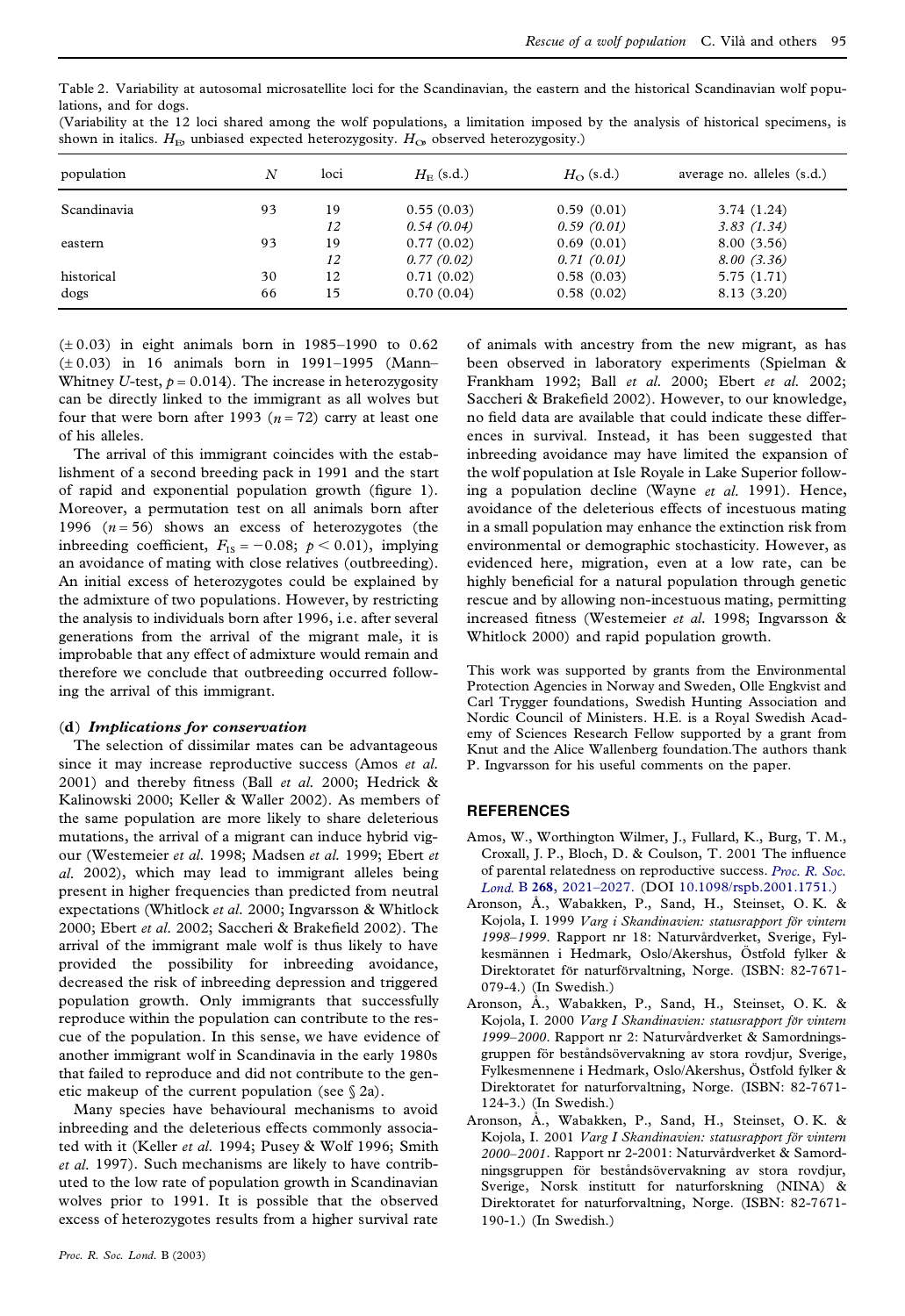- Aronson, Å., Wabakken, P., Sand, H., Steinset, O.-K. & Kojola, I. 2002 *The wolf of Scandinavia: status report of the 2001/02 winter*. Sweden: Swedish Environmental Protection Agency.
- Ball, S. J., Adams, M., Possingham, H. P. & Keller, M. A. 2000 The genetic contribution of single male immigrants to small, inbred populations: a laboratory study using *Drosophila melanogaster*. *Heredity* **84**, [677–684.](http://pippo.ingentaselect.com/nw=1/rpsv/cgi-bin/linker?ext=a&reqidx=/1365-2540^28^2984L.677[aid=2338045])
- Barton, N. H. & Charlesworth, B. 1984 Genetic revolutions, founder effects, and speciation. *A. Rev. [Ecol.](http://pippo.ingentaselect.com/nw=1/rpsv/cgi-bin/linker?ext=a&reqidx=/0066-4162^28^2915L.133[aid=6874]) Syst.* **15**, [133–164.](http://pippo.ingentaselect.com/nw=1/rpsv/cgi-bin/linker?ext=a&reqidx=/0066-4162^28^2915L.133[aid=6874])
- Belkhir, K., Borsa, P., Chikhi, L., Raufaste, N. & Bonhomme, F. 2001 *G*enetix *4.02, logiciel sous Windows TM pour la ge´ne´* tique des populations. Montpellier: Laboratoire Génome, Populations, Interactions, CNRS UMR 5000, Université de Montpellier II.
- Benze´cri, J. P. 1973 *L'Analyse des Donne´es: T. 2, I' Analyse des correspondances*. Paris: Dunod.
- Bijlsma, R., Bundgaard, J. & Boerema, A. C. 2000 Does inbreeding affect the extinction risk of small populations?: predictions from *Drosophila*. *J. Evol. Biol.* **13**, [502–514.](http://pippo.ingentaselect.com/nw=1/rpsv/cgi-bin/linker?ext=a&reqidx=/1010-061X^28^2913L.502[aid=1952856])
- Ceballos, G. & Ehrlich, P. R. 2002 Mammal population losses and the extinction crisis. *Science* **296**, [904–907.](http://pippo.ingentaselect.com/nw=1/rpsv/cgi-bin/linker?ext=a&reqidx=/0036-8075^28^29296L.904[aid=3336725])
- Ebert, D., Haag, C., Kirkpatrick, M., Riek, M., Hottinger, J. W. & Pajunen, V. I. 2002 A selective advantage to immigrant genes in a *Daphnia* metapopulation. *[Science](http://pippo.ingentaselect.com/nw=1/rpsv/cgi-bin/linker?ext=a&reqidx=/0036-8075^28^29295L.485[aid=2338047])* **295**, [485–488.](http://pippo.ingentaselect.com/nw=1/rpsv/cgi-bin/linker?ext=a&reqidx=/0036-8075^28^29295L.485[aid=2338047])
- Ellegren, H. 1999 Inbreeding and relatedness in Scandinavian grey wolves *Canis lupus*. *Hereditas* **130**, [239–244.](http://pippo.ingentaselect.com/nw=1/rpsv/cgi-bin/linker?ext=a&reqidx=/0018-0661^28^29130L.239[aid=3336726])
- Ellegren, H., Savolainen, P. & Rosen, B. 1996 The genetical history of an isolated population of the endangered grey wolf *Canis lupus*: a study of nuclear and mitochondrial polymorphisms. *Phil. Trans. R. Soc. Lond.* B **351**, [1661–1669.](http://pippo.ingentaselect.com/nw=1/rpsv/cgi-bin/linker?ext=a&reqidx=/0962-8436^28^29351L.1661[aid=3336727])
- Flagstad, Ø., Walker, C. W., Vilà, C., Sundqvist, A.-K., Fernholm, B., Hufthammar, A. K., Wiig, Ø., Kojola, I. & Ellegren, H. 2003 Two centuries of the Scandinavian wolf population: patterns of genetic variability and migration during an era of dramatic decline. *Mol. Ecol*. (In the press.)
- Francisco, L. V., Langston, A. A., Mellersh, C. S., Neal, C. L. & Ostrander, E. A. 1996 A class of highly polymorphic tetranucleotide repeats for canine genetic mapping. *[Mam](http://pippo.ingentaselect.com/nw=1/rpsv/cgi-bin/linker?ext=a&reqidx=/0938-8990^28^297L.359[aid=3336728])malian Genome* **7**, [359–362.](http://pippo.ingentaselect.com/nw=1/rpsv/cgi-bin/linker?ext=a&reqidx=/0938-8990^28^297L.359[aid=3336728])
- Frankham, R. 1995 Conservation genetics. *A. Rev. [Genetics](http://pippo.ingentaselect.com/nw=1/rpsv/cgi-bin/linker?ext=a&reqidx=/0066-4197^28^2929L.305[aid=6880])* **29**, [305–327.](http://pippo.ingentaselect.com/nw=1/rpsv/cgi-bin/linker?ext=a&reqidx=/0066-4197^28^2929L.305[aid=6880])
- Goodnight, K. F. & Queller, D. C. 1999 Computer software for performing likelihood tests of pedigree relationship using genetic markers. *Mol. Ecol.* **8**, [1231–1234.](http://pippo.ingentaselect.com/nw=1/rpsv/cgi-bin/linker?ext=a&reqidx=/0962-1083^28^298L.1231[aid=987292])
- Hartl, D. L. & Clark, A. G. 1997 *Principles of population genetics*, 3rd edn. Sunderland, MA: Sinauer.
- Hedrick, P. W. & Kalinowski, S. T. 2000 Inbreeding depression in conservation biology. *A. Rev. Ecol. [Syst.](http://pippo.ingentaselect.com/nw=1/rpsv/cgi-bin/linker?ext=a&reqidx=/0066-4162^28^2931L.139[aid=1441923])* **31**, [139–162.](http://pippo.ingentaselect.com/nw=1/rpsv/cgi-bin/linker?ext=a&reqidx=/0066-4162^28^2931L.139[aid=1441923])
- Higgins, K. & Lynch, M. 2001 Metapopulation extinction caused by mutation accumulation. *Proc. Natl [Acad.](http://pippo.ingentaselect.com/nw=1/rpsv/cgi-bin/linker?ext=a&reqidx=/0027-8424^28^2998L.2928[aid=3336729]) Sci. USA* **98**, [2928–2933.](http://pippo.ingentaselect.com/nw=1/rpsv/cgi-bin/linker?ext=a&reqidx=/0027-8424^28^2998L.2928[aid=3336729])
- Hofreiter, M., Serre, D., Poinar, H. N., Kuch, M. & Pääbo, S. 2001 Ancient DNA. *Nature Rev. Genet.* **2**, [353–359.](http://pippo.ingentaselect.com/nw=1/rpsv/cgi-bin/linker?ext=a&reqidx=/1471-0056^28^292L.353[aid=3336730])
- Ingvarsson, P. K. & Whitlock, M. C. 2000 Heterosis increases the effective migration rate. *Proc. R. Soc. Lond.* B **267**, 1321– 1326. (DOI [10.1098/rspb.2000.1145.\)](http://dx.doi.org/10.1098/rspb.2000.1145.%29)
- Keller, L. F. & Waller, D. M. 2002 Inbreeding effects in wild populations. *Trends Ecol. Evol.* **17**, [230–241.](http://pippo.ingentaselect.com/nw=1/rpsv/cgi-bin/linker?ext=a&reqidx=/0169-5347^28^2917L.230[aid=3336732])
- Keller, L. F., Arcese, P., Smith, J. N. M., Hochachka, W. M. & Stearns, S. C. 1994 Selection against inbred song sparrows during a natural population bottleneck. *[Nature](http://pippo.ingentaselect.com/nw=1/rpsv/cgi-bin/linker?ext=a&reqidx=/0028-0836^28^29372L.356[aid=8796])* **372**, [356–357.](http://pippo.ingentaselect.com/nw=1/rpsv/cgi-bin/linker?ext=a&reqidx=/0028-0836^28^29372L.356[aid=8796])
- Laikre, L. & Ryman, N. 1991 Inbreeding depression in a captive wolf (*Canis lupus*) population. *[Conserv.](http://pippo.ingentaselect.com/nw=1/rpsv/cgi-bin/linker?ext=a&reqidx=/0888-8892^28^295L.33[aid=3336733]) Biol.* **5**, 33–40.
- *Proc. R. Soc. Lond.* B (2003)
- Laikre, L., Ryman, N. & Thompson, E. A. 1993 Hereditary blindness in a captive wolf (*Canis lupus*) population: frequency reduction of a deleterious allele in relation to gene conservation. *Conserv. Biol.* **7**, [592–601.](http://pippo.ingentaselect.com/nw=1/rpsv/cgi-bin/linker?ext=a&reqidx=/0888-8892^28^297L.592[aid=3336734])
- Lande, R. 1999 Extinction risks from anthropogenic, ecological and genetic factors. In *Genetics and the extinction of species* (ed. L. F. Landweber & A. P. Dobson), pp. 1–11. Princeton University Press.
- Madsen, T., Shine, R., Olsson, M. & Wittzell, H. 1999 Conservation biology: restoration of an inbred adder population. *Nature* **402**, [34–35.](http://pippo.ingentaselect.com/nw=1/rpsv/cgi-bin/linker?ext=a&reqidx=/0028-0836^28^29402L.34[aid=526813])
- Mech, L. D. 1970 *The wolf: the ecology and behavior of an endangered species*. Garden City, NY: The Natural History Press.
- Merilä, J., Björklund, M. & Baker, A. J. 1996 The successful founder: genetics of introduced *Carduelis chloris* (greenfinch) populations in New Zealand. *Heredity* **77**, 410–422.
- Nei, M. 1978 Estimation of average heterozygosity and genetic distance from a small number of individuals. *Genetics* **89**, 583–590.
- Norwegian Nature Conservation Agency 2002 See [www.ninaniku.no/skandulv.htm.](http://www.ninaniku.no/skandulv.htm)
- Ostrander, E. A., Sprague, G. F. & Rine, J. 1993 Identification and characterization of dinucleotide repeat  $(ca)_n$  markers for genetic-mapping in dog. *Genomics* **16**, [207–213.](http://pippo.ingentaselect.com/nw=1/rpsv/cgi-bin/linker?ext=a&reqidx=/0888-7543^28^2916L.207[aid=3336735])
- Pritchard, J. K., Stephens, M. & Donnelly, P. 2000 Inference of population structure using multilocus genotype data. *Genetics* **155**, [945–959.](http://pippo.ingentaselect.com/nw=1/rpsv/cgi-bin/linker?ext=a&reqidx=/0016-6731^28^29155L.945[aid=1126014])
- Pusey, A. & Wolf, M. 1996 Inbreeding avoidance in animals. *Trends Ecol. Evol.* **11**, [201–209.](http://pippo.ingentaselect.com/nw=1/rpsv/cgi-bin/linker?ext=a&reqidx=/0169-5347^28^2911L.201[aid=526266])
- Saccheri, I. J. & Brakefield, P. M. 2002 Rapid spread of immigrant genomes into inbred populations. *[Proc.](http://pippo.ingentaselect.com/nw=1/rpsv/cgi-bin/linker?ext=a&reqidx=/0962-8452^28^29269L.1073[aid=3336736]) R. Soc. Lond.* B **269**, [1073–1078.](http://pippo.ingentaselect.com/nw=1/rpsv/cgi-bin/linker?ext=a&reqidx=/0962-8452^28^29269L.1073[aid=3336736]) (DOI [10.1098/rspb.2002.1963.\)](http://dx.doi.org/10.1098/rspb.2002.1963.%29)
- Saccheri, I., Kuussaari, M., Kankare, M., Vikman, P., Fortelius, W. & Hanski, I. 1998 Inbreeding and extinction in a butterfly metapopulation. *Nature* 392, 491-494.
- Sambrook, E., Fritsch, F. & Maniatis, T. 1989 *Molecular cloning*. Cold Spring Harbor, NY: Cold Spring Harbor Press.
- Shibuya, H., Collins, B. K., Huang, T. H. & Johnson, G. S. 1994 A polymorphic (AGGAAT)n tandem repeat in an intron of the canine von Willebrand factor gene. *Anim. Genet.* **25**, 122.
- Smith, D., Meier, T., Geffen, E., Mech, L. D., Burch, J. W., Adams, L. G. & Wayne, R. K. 1997 Is incest common in gray wolf packs? *Behav. Ecol.* **8**, [384–391.](http://pippo.ingentaselect.com/nw=1/rpsv/cgi-bin/linker?ext=a&reqidx=/1045-2249^28^298L.384[aid=3336738])
- Spielman, D. & Frankham, R. 1992 Modelling problems in conservation genetics using captive *Drosophila* populations: improvement of reproductive fitness due to immigration of one individual into small partially inbred populations. *[Zoo](http://pippo.ingentaselect.com/nw=1/rpsv/cgi-bin/linker?ext=a&reqidx=/0733-3188^28^2911L.343[aid=528361]) Biol.* **11**, [343–351.](http://pippo.ingentaselect.com/nw=1/rpsv/cgi-bin/linker?ext=a&reqidx=/0733-3188^28^2911L.343[aid=528361])
- Sundqvist, A.-K., Ellegren, H., Olivier, M. & Vilà, C. 2001 Y chromosome haplotyping in Scandinavian wolves (*Canis lupus*) based on microsatellite markers. *Mol. [Ecol.](http://pippo.ingentaselect.com/nw=1/rpsv/cgi-bin/linker?ext=a&reqidx=/0962-1083^28^2910L.1959[aid=3336739])* **10**, [1959–1966.](http://pippo.ingentaselect.com/nw=1/rpsv/cgi-bin/linker?ext=a&reqidx=/0962-1083^28^2910L.1959[aid=3336739])
- Swedish Nature Conservation Agency 2002 See [www.](http://www.ninaniku.no/skandulv.htm) [ninaniku.no/skandulv.htm.](http://www.ninaniku.no/skandulv.htm)
- Tarr, C. L., Conant, S. & Fleischer, R. C. 1998 Founder effects and variation at microsatellite loci in an insular passerine bird, the Laysan finch (*Telespiza cantans*). *Mol. [Ecol.](http://pippo.ingentaselect.com/nw=1/rpsv/cgi-bin/linker?ext=a&reqidx=/0962-1083^28^297L.719[aid=3336740])* **7**, [719–731.](http://pippo.ingentaselect.com/nw=1/rpsv/cgi-bin/linker?ext=a&reqidx=/0962-1083^28^297L.719[aid=3336740])
- Vila`, C., Amorim, I. R., Leonard, J. A., Posada, D., Castroviejo, J., Petrucci-Fonseca, F., Crandall, K. A., Ellegren, H. & Wayne, R. K. 1999 Mitochondrial DNA phylogeography and population history of the grey wolf *Canis lupus*. *Mol. Ecol.* **8**, [2089–2103.](http://pippo.ingentaselect.com/nw=1/rpsv/cgi-bin/linker?ext=a&reqidx=/0962-1083^28^298L.2089[aid=3336741])
- Wabakken, P., Aronson, A., Sand, H., Steinset, O.K. & Kojola, I. 1999 *Ulv i Skandinavia: statusrapport for vinteren* 1998–1999. Rapport nr 19: Naturvårdsverket, Sverige, Fylkesmennene i Hedmark, Oslo & Akershus, Østfold fylker &